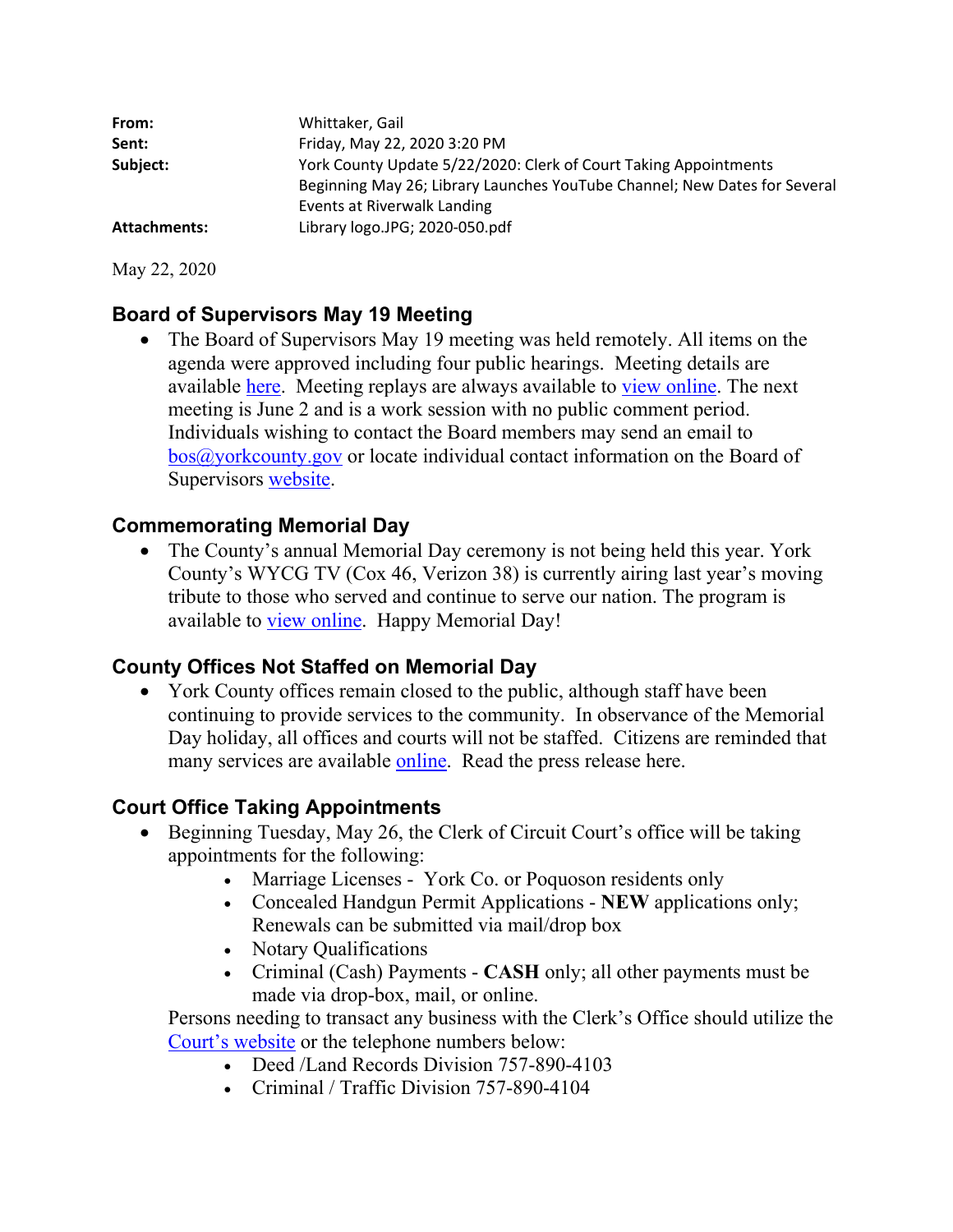- Civil Division  $757-890-4105$
- Fiduciary/Probate Division 757-890-4106
- Any other Miscellaneous Transactions 757-890-3360

### **Library Launches YouTube Channel**

• The York County Public Library has launched its own YouTube channel! Visit YouTube and search for "York County VA Public Library" or click here and go right to the page. Be sure to subscribe. You'll find videos on the Library's digital offerings, Story Time, Songs & Rhymes, Poetry Readings, and so much more is being planned. Look for this logo among search results to be sure you connect with the York County VA Public Library.

### **Tourism Development**

 Several of our most popular special events at the Waterfront have new dates, including the following: Pirate Invasion Market (August 15), Go Green Market (September 12), and Sister Cities French Market (September 19); Blues, Brews & BBQ Festival (August 9); and Sounds of Summer Concerts (beginning July 9). Complete details, on the revised schedule are available in our press release.

#### **Waste Management**

• Reminder: Recycling will not be collected on Memorial Day – Monday, May 25. Collections will be delayed one day until all routes are serviced by Saturday, May 30. Garbage collection is not affected by the holiday. For more information, visit the Waste Management website or call (757) 890-3780.

### **When Browsing Online…**

• It has been brought to our attention that some citizens are experiencing browser issues when connecting with the County's website. If you are having difficulty accessing our online services, please try a different browser such as Chrome or Firefox. Due to security requirements, older versions of Windows may not work in conjunction with certain browsers. We apologize for any inconvenience this may cause.

### *Gail L. Whittaker*

Public Information Officer/FOIA Officer York County Public Affairs (757) 890‐3310 – desk (757) 890‐3300 – main (757) 817‐2665 – cell www.yorkcounty.gov